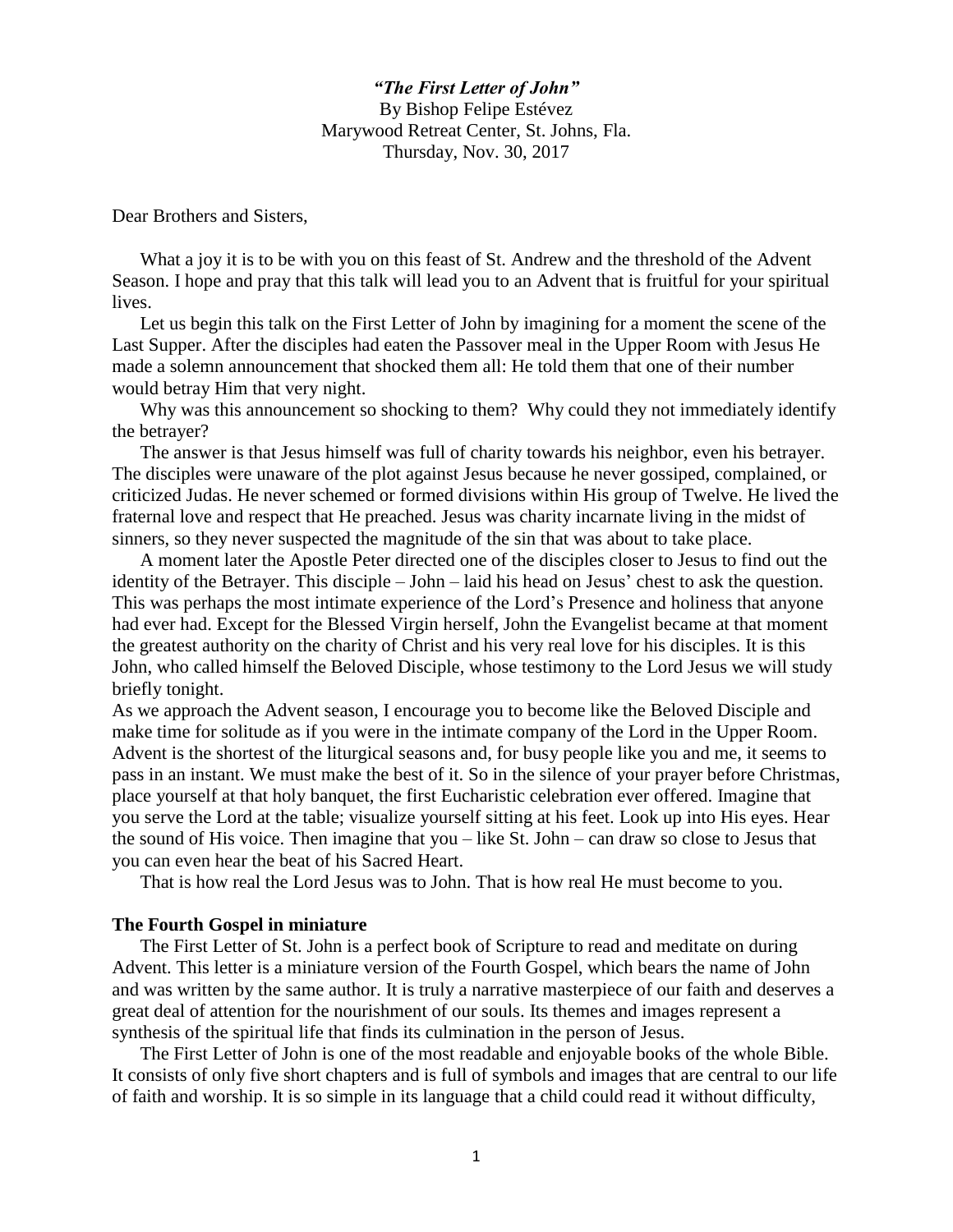but it is also profoundly spiritual and mature in its message so that even the greatest saints could spend hours meditating upon it.

Of course, it would be impossible to do justice to even this short letter in our brief talk tonight, but I would like to show you how the letter is a compendium of the spiritual journey. It communicates the three essential pathways or stages of spiritual growth. These are the ways of purification, enlightenment, and union. Let us now turn to our first theme:

### **Purification**

John the Evangelist is well aware that we cannot enter the Kingdom of God unless we are purified first. But *of what* do we need to be purified? The answer is found throughout John's entire letter. The words "sin" or "sinners" are mentioned 28 times in the letter. In very straightforward language, he states that sin has its root in Satan's original rebellion and is the main obstacle to our spiritual growth:

*Whoever sins belongs to the devil, because the devil has sinned from the beginning. Indeed, the Son of God was revealed to destroy the works of the devil. No one who is begotten by God commits sin because God's seed remains in him; he cannot sin because he is begotten by God. In this way, the children of God and the children of the devil are made plain* (Jn 3:8-10).

In one short sentence, John reminds us that the Lord's mission was not political or worldly. It was to strike at the core of Satan's kingdom. At the same time, John is far from pessimistic or moralistic about the reality of sin. He reminds us that we have a hope of purification in the one sacrifice that saves us, the Precious Blood of Jesus:

*But if we walk in the light as he is in the light, then we have fellowship with one another, and the blood of his Son Jesus cleanses us from all sin…. If we acknowledge our sins, he is faithful and just and will forgive our sins and cleanse us from every wrongdoing (1:7.9).* 

The reference to the purifying Blood of Jesus is, of course, a Eucharistic image that mirrors the marvelous Eucharistic discourse in Chapter 6 of the Fourth Gospel. John's Gospel focuses on the Bread of Life while his First Letter emphasizes the Precious Blood of Jesus, forming a perfect blending of the one sacramental reality in the two writings. The Eucharist is an essential element in the process of purifying our souls.

Advent is a time of self-examination in preparation for the coming of the Christ Child. In your Advent reading and prayer, take time to reflect on the seriousness with which you view sin as an obstacle to your relationship with God and the efforts you have made to root out both mortal and venial sin from your life. John's Letter will be a valuable means of such selfexamination.

## **Growth in Virtues**

John's reference to light: Purification from sin is necessary to the spiritual life, but it is not sufficient to deepen our relationship with Holiness Himself. John's letter strongly suggests that we need *spiritual light* for our growth in holiness. Just as the natural world cannot live without the light of the sun, so we cannot live without the light of Jesus Christ. This light is to be understood as *truth* – that is, the eternal truth that created and sustains the world. This truth is not esoteric or reserved for a few intellectuals. It is accessible to all just as the sun is given to everyone as the primary light of our world. John says:

*Here is the message we have heard from him and announce to you: that God is light; in him there is no darkness* (1:5).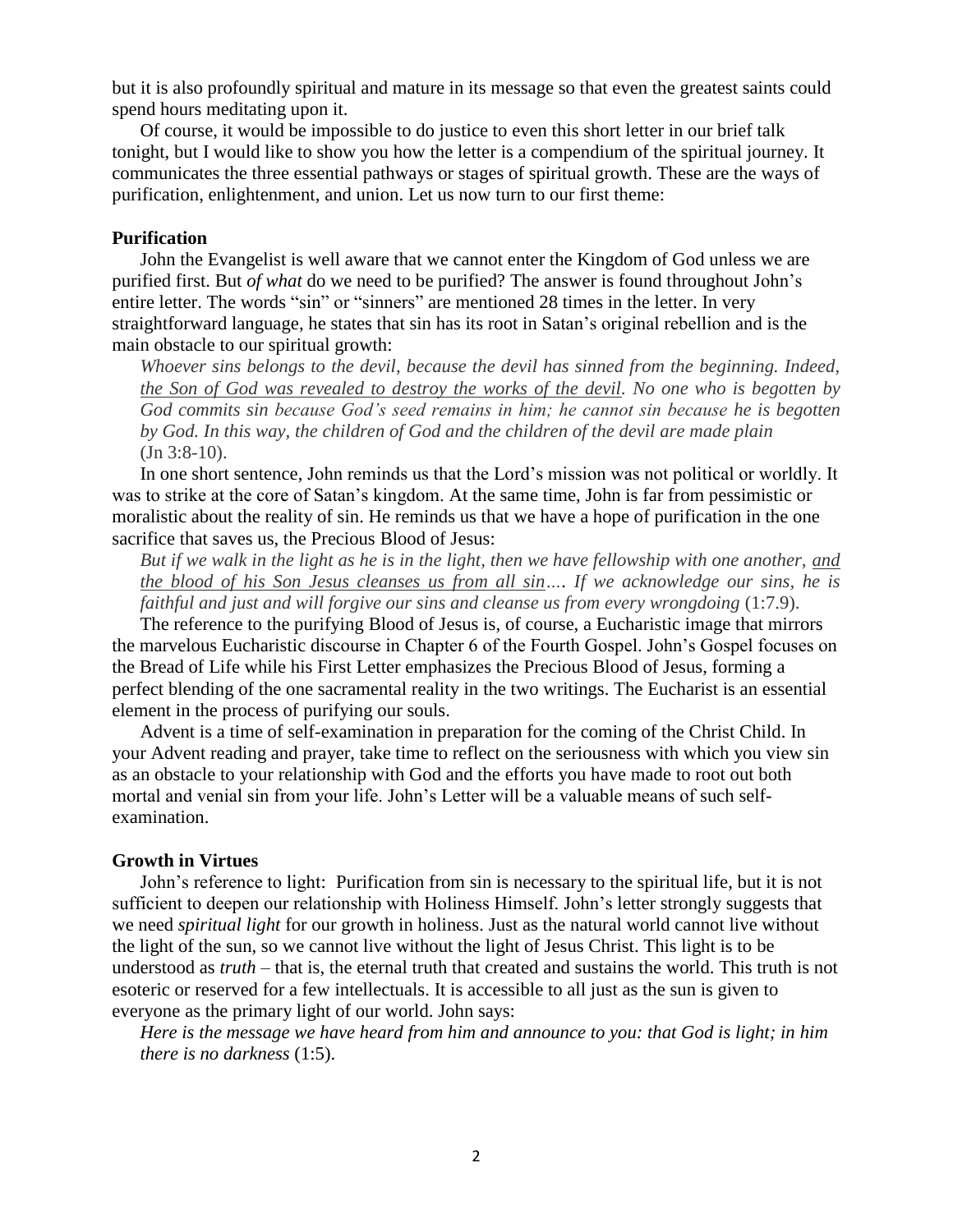The image of light reminds us of the Creation of the Book of Genesis. God said, *"Let there be light"* (Gen 1:3) and separated the light from the darkness when he brought everything into existence out of nothing.

John's testimony is that this light has entered the world in a very direct way in the person of Jesus Christ, and now the light is ours through faith. In practical terms, we must make a personal commitment to live in the light, which means that we are to reject certain forces of the world that draw us into darkness. In Chapter 2 he names those forces of sin: *"Carnal allurements, enticements for the eye, the life of empty show"* (2:16). Another translation gives the more familiar rendering: *"The lust of the flesh, the lust of the eyes, and the pride of life"* (1 Jn 2:16, NIV).

But the value of light is not only for our benefit. God's holiness has a communitarian dimension, so John testifies that

*The man who continues in the light is the one who loves his brother…but the man who hates his brother is living in darkness. He walks in shadows, not knowing where he is going since the dark has blinded his eyes* (2:10-11).

St. John has a great ability to concretize things that are abstract, to make visible things that are hidden. For the evangelist, growth in holiness – becoming perfect like God is perfect – is directly related to how we treat the people around us. We call that fraternal love or charity. Light and love are intimately linked in the teaching of John.

As we approach Christmas, *light* is an especially appropriate theme. It is a pathway to holiness, but it is not an easy one. I encourage you to pray that God will *enlighten your darkness*, to show you where worldly ways are still too much a part of you and where you need personal conversion. It is a curious fact of the spiritual life that we are blind to our sinfulness and shortcomings. We need grace not only to show us the truth of Christ but to show us the truth *about ourselves*. To make such a prayer requires great moral courage but we can be assured that He who forgave even His own betrayer will be merciful to us in exposing our darkness and leading us to a deeper conversion of heart.

As always, we proceed on the spiritual journey with great hope. God's plan is not only to purify us and teach us but to *lead us into his very life* because we are his beloved children. This takes us to the third pathway or stage of holiness:

### **Union**

Just as John calls us back to the Creation story through the image of light, so also he takes us back to the Garden of Eden through the theme of life. One of the most frequently used words in the First Letter of John is "life," a theme that is connected to every other concept in his teaching. John uses this theme of life to express God's desire to draw us into union with Him.

The "life" John is referring to is not natural life but supernatural life. The term "life" occurs 16 times in the letter while the phrase "eternal life" occurs seven times, and John uses the term creatively. He calls Jesus *"the Word of Life"* (1:1); he reminds us that we have *"passed from death to life"* (3:14) and that Jesus *"laid down his life"* for us (3:16). Above all, the whole letter seems to hinge on the understanding that *"God sent his only son into the world so that we might have life through him*" (4:9), a phrase that clearly echoes John's Gospel. At the end of the letter, John indicates that the Holy Spirit is the source of this life:

*This is the one who came through water and blood, Jesus Christ, not by water alone, but by water and blood. The Spirit is the one that testifies, and the Spirit is truth* (5:6).

These three images are a clear reference to the Sacraments of Initiation – baptism, Eucharist, and confirmation – each of which communicates supernatural life to us through the power of the